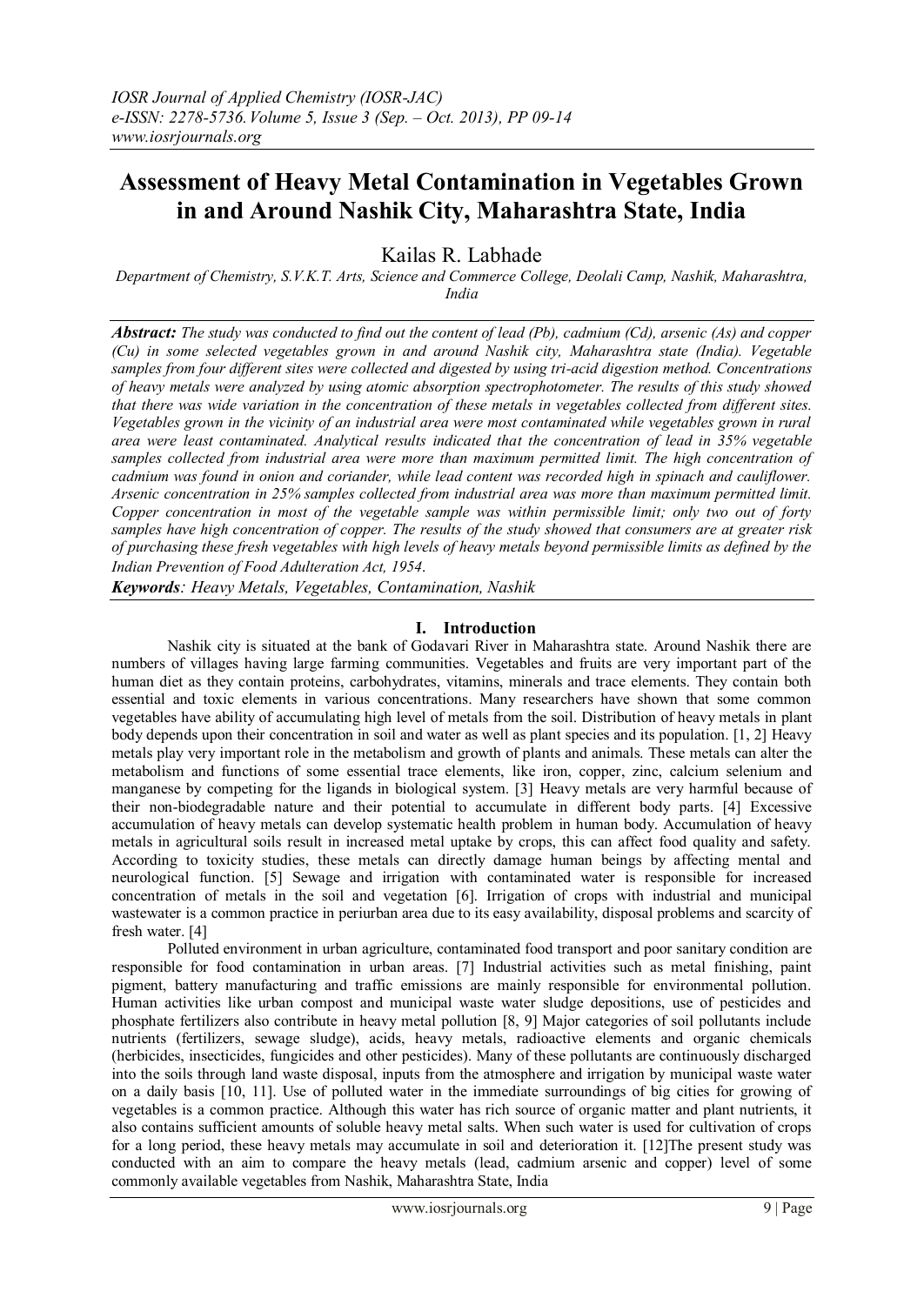#### **Study area**

The study area for the research work is Nashik, Maharashtra State (India). This is one of the fast growing cities having large farming community. Location of city is between 18.33 degree and 20.53 degree North latitude and between 73.16 degrees and 75.16 degree East Longitude. Nashik is known as Mini Maharashtra, as the climate and soil conditions in some parts of Nashik resembles with of Konkan, Western Maharashtra and Vidarbha Region. Many important rivers including Godavari originate from the Nashik district. Godavari is popularly known as Ganga of South India. The climate of the Nashik is very pleasant and comparable with Bangalore and Pune In recent years, increase in temperature and decrease in rainfall is observed due to industrialization, urbanization, deforestation and global warming. Vegetables and fruits like grape are very important crops of the Nashik district

For the present study four different sites were selected from the Nashik, Maharashtra. (India)

- Site-1 Nashik (Satpur and Ambad) industrial area.
- Sinnar industrial area.
- Site-3 Nandur village (near municipal waste water disposal centre)
- Site-4 Dindori (away from industrial and city area)

#### **II. Materials and methods**

#### **Sample collection**

Fresh vegetable samples were collected in triplicate from four different sites. The sample collected includes Coriander (*Coriandrum sativum)*, Spinach (*Spinacia oleracea)*, Onion (*Allium cepa*), Cauliflower (*Brassica oleracea botrytis*), Brinjal (*Solanum melongena*), Cabbage (*Brassica oleracea*), Tomato *(Solanum lycopersicum*), Cucumber (*Cucumis sativus*), Potato (*Solanum tuberosum*) and Carrot (*Daucus carota*).

#### **Sample preparation and treatment**

Vegetable samples were brought to the laboratory and washed under clean tap water followed by double distilled water to eliminate soil and air-born pollutants. The moisture and water droplets were removed with the help of blotting papers.100 gram of edible portion of all three samples was homogenized, and immediately oven dried at 110°C until the constant weight was achieved. Fully dry samples were then ground to fine powder in a manual grinder and kept in clean, dry, stopper glass containers at room temperature. A working solution of H2SO4 (65%), HClO4 (65%) and HNO3 (70%) with ratio of 1:1:5 was prepared and used for digestion of the samples. For heavy metal analysis, one gram of dry powder of each sample was digested in 100 ml Pyrex glass beaker by adding 15 ml of aforementioned three-acid mixture and then heated at  $80^{\circ}$ C till the solution became transparent. The resulting solution was cooled and filtered with whatman filter paper. Finally volume of the extract was made up to 50 ml using double distilled water [13-15]. Analysis of heavy metals was carried out by using Shimadzu Atomic Absorption Spectrophotometer, Model AA 6300.

#### **III. Results and discussion**

Concentration of lead, cadmium, arsenic and copper from randomly collected samples of coriander ( *Coriandrum sativum)*, spinach (*Spinacia oleracea)*, onion (*Allium cepa*), cauliflower(*Brassica oleracea botrytis*), brinjal (*Solanum melongena*), cabbage(*Brassica oleracea*), tomato *(Solanum lycopersicum* ), cucumber(*Cucumis sativus*) , potato(*Solanum tuberosum*) and carrot(*Daucus carota*) form four different sites in Nashik district were analysed. The study showed that the concentration of metals greatly varied in sample collected from different sites.

#### **Lead**

Table 1. shows the lead (Pb) concentration in vegetable samples collected from different sites from Nashik district. Lead concentration in 35 % vegetable sample collected from industrial area recorded higher than the permissible limits of Indian Prevention of Food Adulteration Act (PFA), 1954. Lead concentration ranges from 1.60 to 9.70 ppm for Nashik industrial area and 1.90 to 7.10 ppm for Sinnar industrial area. High concentration of lead in vegetables was due to high content of metals in the soil, and may be due to irrigation by metal contaminated water released from nearby industries. Maximum vegetable sample (80%) collected from Nandur and the entire samples collected from Dindori have lead concentration within permissible limit. Fig.1. shows comparison of lead (Pb) level in different vegetables collected from different sites. From fig. it is clear that site 1 is most polluted while site 4 is least polluted. Highest level of lead was found in spinach and cauliflower while lowest level of lead was found in cucumber.

#### **Cadmium**

Table 2. shows the cadmium (Cd) concentration in vegetable samples collected from above mentioned four sites. Cadmium concentrations in the entire sample collected from Dindori were within the permissible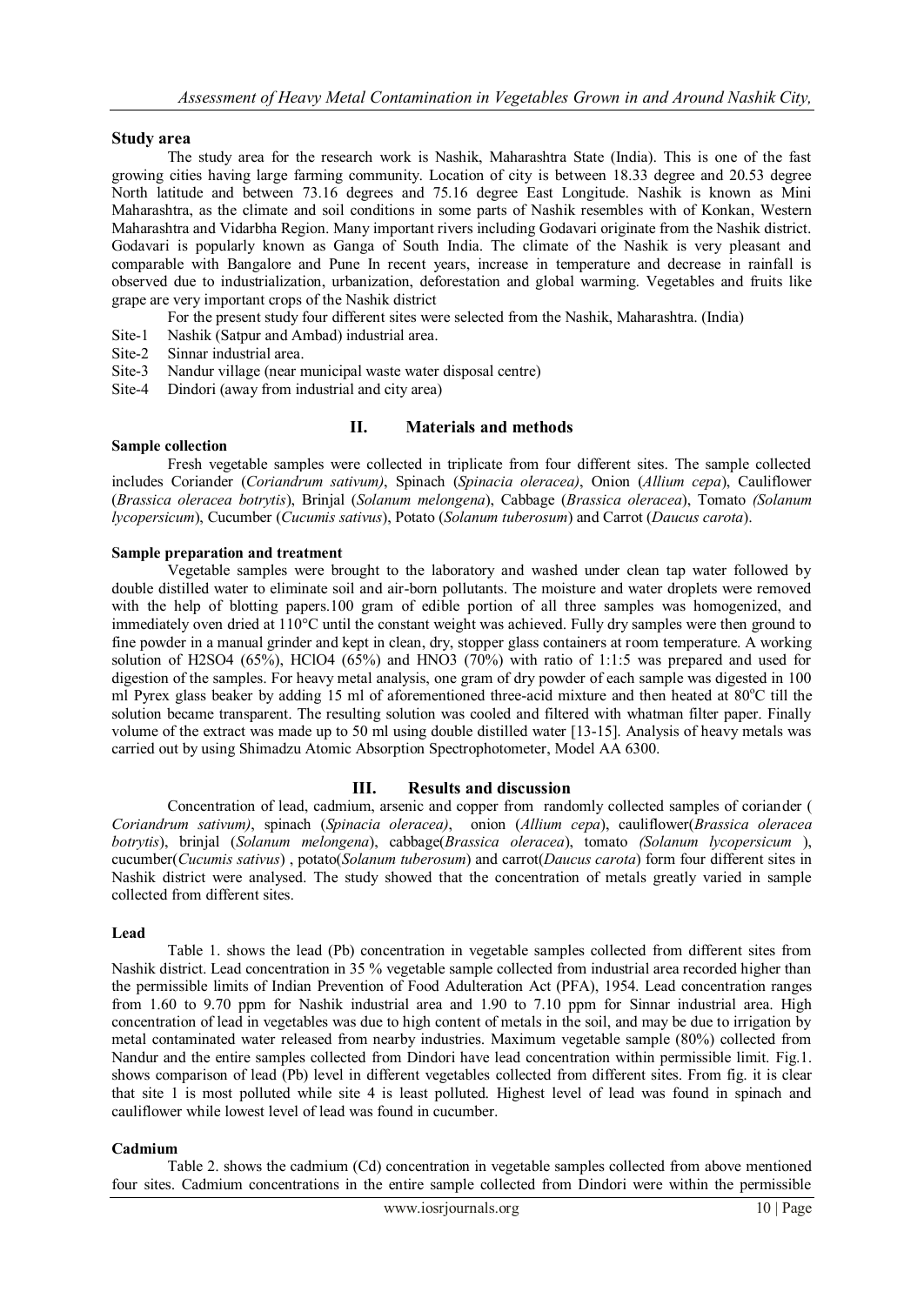limits of Indian Prevention of Food Adulteration Act (PFA), 1954. Cadmium concentration in two out of ten samples collected from Nandur has recorded higher than the permissible limits of 1.5 μg /g**.** 30% vegetable sample collected from Nashik and Sinnar industrial area recorded cadmium concentration higher than the permissible limit. Concentration ranges from 0.60 to 3.30 ppm for Nashik industrial area and 0.80 to 2.20 ppm for Sinnar industrial area. Graphical representation of cadmium level in different vegetables collected from different sites is shown in fig.2 Three out of four sample of coriander and onion shows high level of cadmium than permissible limits.

#### **Arsenic**

Arsenic concentration in 5 out of 20 samples collected from industrial area has higher than the permissible limits of Indian Prevention of Food Adulteration Act (PFA), 1954. Arsenic concentration in all sample collected from Dindori and 90% sample collected from Nandur were within safe limit (Table 3 and  $fig.3)$ 

#### **Copper**

Table 4 shows concentration of copper (Cu) in vegetable samples collected from different sites in ppm while fig. 4 shows its comparative representation. Copper concentration of most of vegetable sample was within permissible limit. Only two out of 40 samples shows copper concentration above permissible limit. Concentration ranges from 4.90 to 30.80 ppm for Nashik industrial area, 6.30 to 14.20 ppm for Sinnar industrial area, 3.10 to 15.20 ppm for Nandur village and 2.20 to 7.10 ppm for Dindori.

#### **IV. Conclusions and Recommendation**

The main source of heavy metal pollution is urbanization and industrialization. The Heavy metal concentration in the different vegetable sample was found higher than the permissible limits according to Indian Prevention of Food Adulteration Act (PFA), 1954. Nearly 35 % samples collected from industrial area showed higher levels of lead than the permissible limit of 2.5 mg/kg. Nearly 75 % of onion and coriander samples showed higher levels of cadmium than the permissible limit of 1.5 mg/kg; rest of the samples including spinach and cabbage had cadmium within the safe limits. The high concentration of arsenic and copper was recorded in carrot and cauliflower respectively. Result of the study showed that vegetables grown in the vicinity of an industrial area were most contaminated. This is due to high content of metals in the soil and may be due to use of contaminated water released from industries for irrigation. Vegetables grown away from the industrial area and city (Dindori) were least contaminated and safe.

By controlling industrial and vehicular pollution of water, soil and air can prevent cadmium and lead contamination. Limiting the use of wastewater for irrigation and minimizing the use of sewage sludge, municipal compost and certain pesticides can help in controlling heavy metal pollution. Farmers need to be made aware of side effects associated with certain pesticides, fertilizers and irrigation water sources during cultivation. Washing of vegetables at farm should be done with clean water. Care should be taken during the transport and sale of vegetables. The results of the present study showed that consumers are at greater risk of purchasing fresh vegetables with high levels of heavy metals beyond permissible limits as defined by the Indian Prevention of Food Adulteration Act, 1954.

#### **Acknowledgement**

I would like to express my sincere thanks to Dr. V.B. Gaikwad, Director, BCUD, University of Pune, for his valuable guidance and encouragement. I am grateful to BCUD, University of Pune for financial assistance under Minor Research Project. I express my sincere thanks to Principal, S.V.K.T. Arts, Commerce and Science College, Deolali Camp, Nashik and Principal, K. T. H. M. College Nashik, Maharashtra for providing laboratory facilities.

| Concentration of Lead in vegetable samples collected from different sites. ( $\mu$ g /g dry wt.) |                                          |        |        |                      |                                                                                                    |
|--------------------------------------------------------------------------------------------------|------------------------------------------|--------|--------|----------------------|----------------------------------------------------------------------------------------------------|
| Sr. No.                                                                                          | <b>Vegetables</b>                        | Site-1 | Site-2 | Site-3               | Site-4                                                                                             |
|                                                                                                  | Coriander (Coriandrum sativum)           | 6.10   | 5.10   | 2.10                 | 1.20                                                                                               |
|                                                                                                  | Spinach (Spinacia oleracea)              | 9.20   | 4.80   | 4.20                 | 1.40                                                                                               |
|                                                                                                  | Onion (Allium cepa),                     | 2.20   | 2.40   | 1.60                 | 1.60                                                                                               |
|                                                                                                  | Cauliflower ( <i>Brassica botrytis</i> ) | 8.10   | 7.10   | 2.10                 | N.D.                                                                                               |
|                                                                                                  | Brinjal (Solanum melongena)              | 2.30   | 2.40   | 2.40                 | 1.20                                                                                               |
|                                                                                                  | Cabbage (Brassica oleracea)              | 2.10   | 1.90   | 5.10                 | N.D.                                                                                               |
|                                                                                                  | Tomato (Solanum lycopersicum)            | 2.20   | 2.20   | 1.20                 | 0.50                                                                                               |
|                                                                                                  | Cucumber ( <i>Cucumis sativus</i> )      | 1.60   | 1.60   | 2.10                 | 1.40                                                                                               |
|                                                                                                  | Potato (Solanum tuberosum)               | 2.40   | 2.30   | N.D.                 | N.D.                                                                                               |
| 10                                                                                               | Carrot (Daucus carota)                   | 9.70   | 2.10   | 2.10<br>$\mathbf{r}$ | N.D.<br>$\mathbf{r}$ $\mathbf{r}$ $\mathbf{r}$ $\mathbf{r}$ $\mathbf{r}$ $\mathbf{r}$ $\mathbf{r}$ |

**Table-1**

 $N.D = Not$  Detected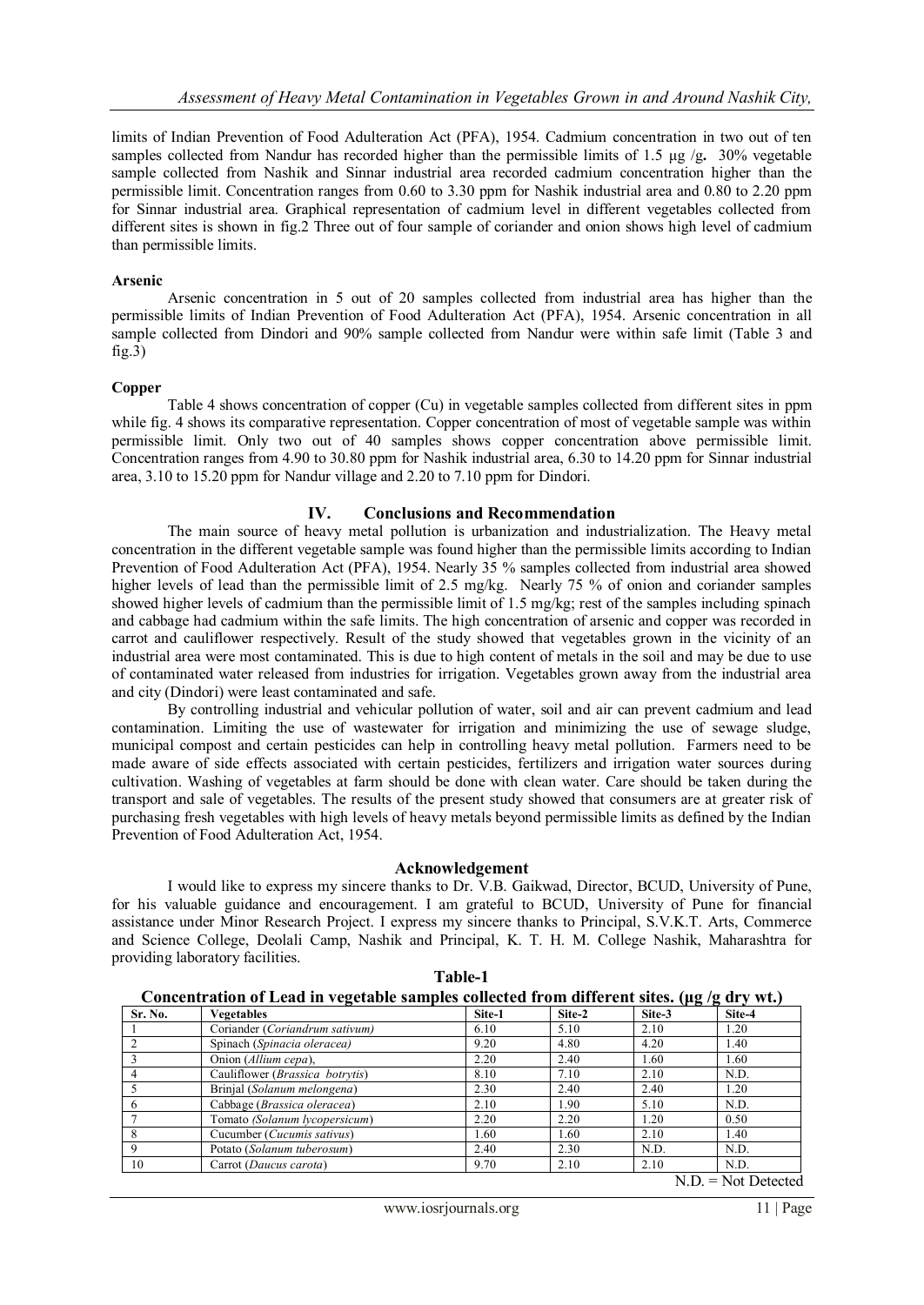**Table-2**

| <b>Sr. No.</b> | <b>Vegetables</b>                   | Site-1 | Site-2 | Site-3 | Site-4 |
|----------------|-------------------------------------|--------|--------|--------|--------|
|                | Coriander (Coriandrum sativum)      | 2.80   | 2.10   | 1.60   | 1.40   |
|                | Spinach (Spinacia oleracea)         | 1.20   | 1.40   | 1.00   | N.D.   |
|                | Onion (Allium cepa),                | 3.30   | 1.80   | 1.80   | 1.00   |
| 4              | Cauliflower (Brassica botrytis)     | 1.00   | 1.70   | N.D.   | 0.50   |
|                | Brinjal (Solanum melongena)         | 0.70   | 0.90   | 1.20   | 0.70   |
| 6              | Cabbage (Brassica oleracea)         | 0.90   | 1.40   | 1.40   | 1.10   |
|                | Tomato (Solanum lycopersicum)       | 0.90   | 0.80   | N.D.   | N.D.   |
| 8              | Cucumber ( <i>Cucumis sativus</i> ) | 1.10   | 1.40   | 1.00   | 1.20   |
| 9              | Potato (Solanum tuberosum)          | 0.60   | 1.30   | 1.40   | N.D.   |
| 10             | Carrot (Daucus carota)              | 1.60   | 1.00   | N.D.   | N.D.   |

N.D. = Not Detected

**Table-3**

# **Concentration of Arsenic in vegetable samples collected from different sites. (μg /g dry wt.)**

| Sr. No. | <b>Vegetables</b>                        | Site-1 | Site-2 | Site-3 | Site-4 |
|---------|------------------------------------------|--------|--------|--------|--------|
|         | Coriander (Coriandrum sativum)           | 1.20   | 1.10   | 1.00   | 0.60   |
|         | Spinach (Spinacia oleracea)              | 0.90   | 1.30   | 0.80   | N.D.   |
|         | Onion (Allium cepa),                     | 1.40   | 0.60   | N.D.   | N.D.   |
|         | Cauliflower ( <i>Brassica botrytis</i> ) | 0.90   | 0.80   | 0.90   | 0.60   |
|         | Brinjal (Solanum melongena)              | 0.40   | 0.90   | 0.90   | 0.50   |
|         | Cabbage (Brassica oleracea)              | 0.70   | N.D.   | 1.10   | 0.60   |
|         | Tomato (Solanum lycopersicum)            | 0.60   | 1.00   | 0.90   | N.D.   |
|         | Cucumber ( <i>Cucumis sativus</i> )      | 1.00   | 0.90   | N.D.   | 0.70   |
|         | Potato (Solanum tuberosum)               | 0.80   | N.D.   | 0.50   | N.D.   |
| 10      | Carrot (Daucus carota)                   | 2.30   | 1.30   | 0.60   | N.D.   |

N.D. = Not Detected

**Table-4**

# **Concentration of Copper in vegetable samples collected from different sites. (μg /g dry wt.)**

| Sr. No.     | <b>Vegetables</b>                        | Site-1 | Site-2 | Site-3 | Site-4 |
|-------------|------------------------------------------|--------|--------|--------|--------|
|             | Coriander (Coriandrum sativum)           | 11.20  | 11.30  | 4.20   | 5.10   |
|             | Spinach (Spinacia oleracea)              | 8.10   | 8.30   | 15.20  | 3.10   |
|             | Onion (Allium cepa),                     | 7.80   | 6.50   | 4.10   | 2.20   |
|             | Cauliflower ( <i>Brassica botrytis</i> ) | 30.80  | 13.50  | 9.10   | 6.50   |
|             | Brinjal (Solanum melongena)              | 5.60   | 10.40  | 4.40   | 3.20   |
|             | Cabbage (Brassica oleracea)              | 6.50   | 8.40   | 5.11   | 7.10   |
|             | Tomato (Solanum lycopersicum)            | 7.40   | 8.20   | 3.10   | 4.40   |
|             | Cucumber (Cucumis sativus)               | 30.40  | 7.20   | 6.20   | 2.80   |
| $\mathbf Q$ | Potato (Solanum tuberosum)               | 9.60   | 14.20  | 8.10   | 5.50   |
| 10          | Carrot ( <i>Daucus carota</i> )          | 4.90   | 6.30   | 5.50   | 3.30   |

N.D. = Not Detected

## **Figure1. Comparative representation of lead (Pb) concentration in different vegetables.**

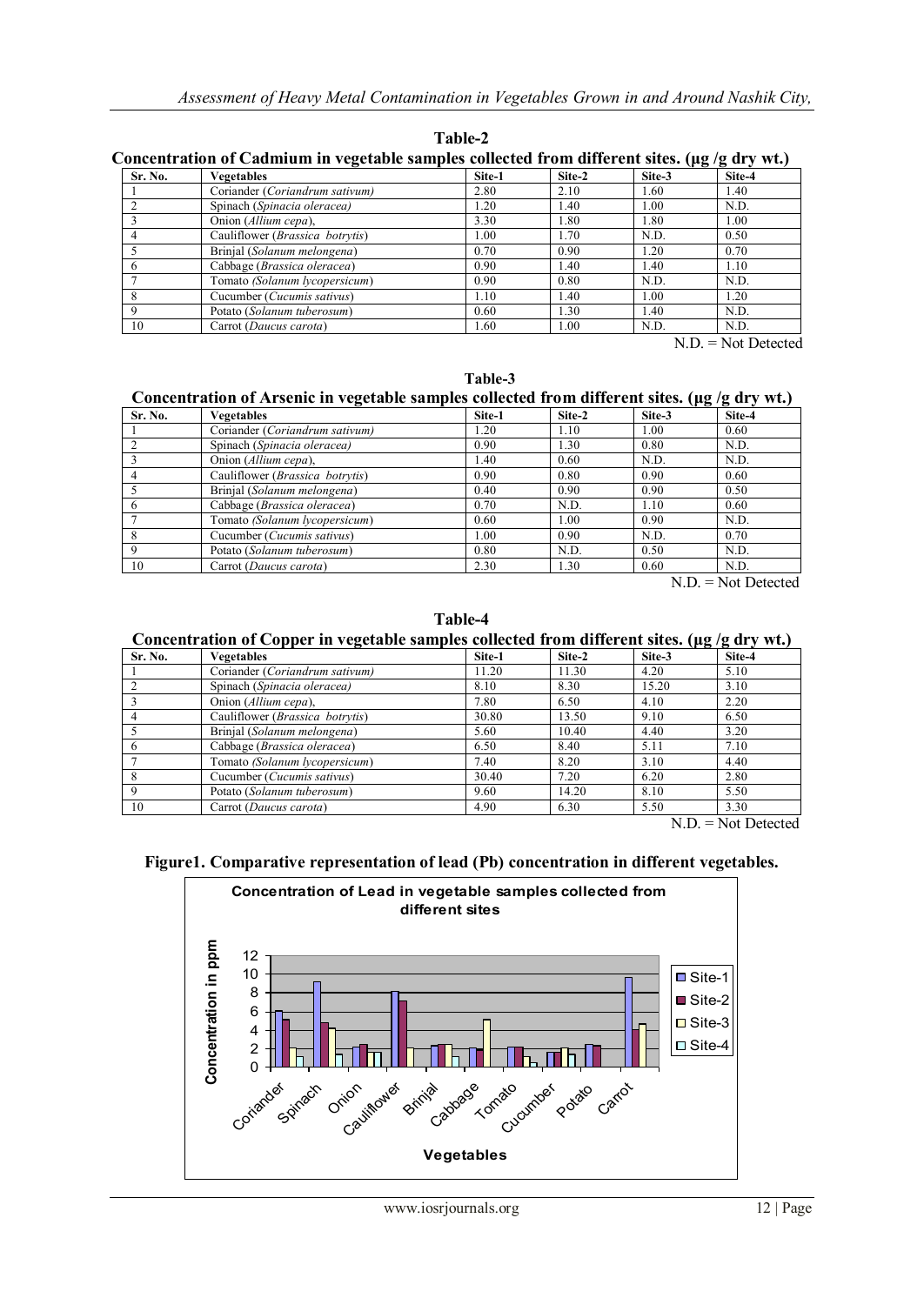

**Figure2. Comparative representation of Cadmium (Cd) concentration in different vegetables.**

**Figure3. Comparative representation of Arsenic (As) concentration in different vegetables**



**Figure4. Comparative representation of Copper (Cu) concentration in different vegetable**